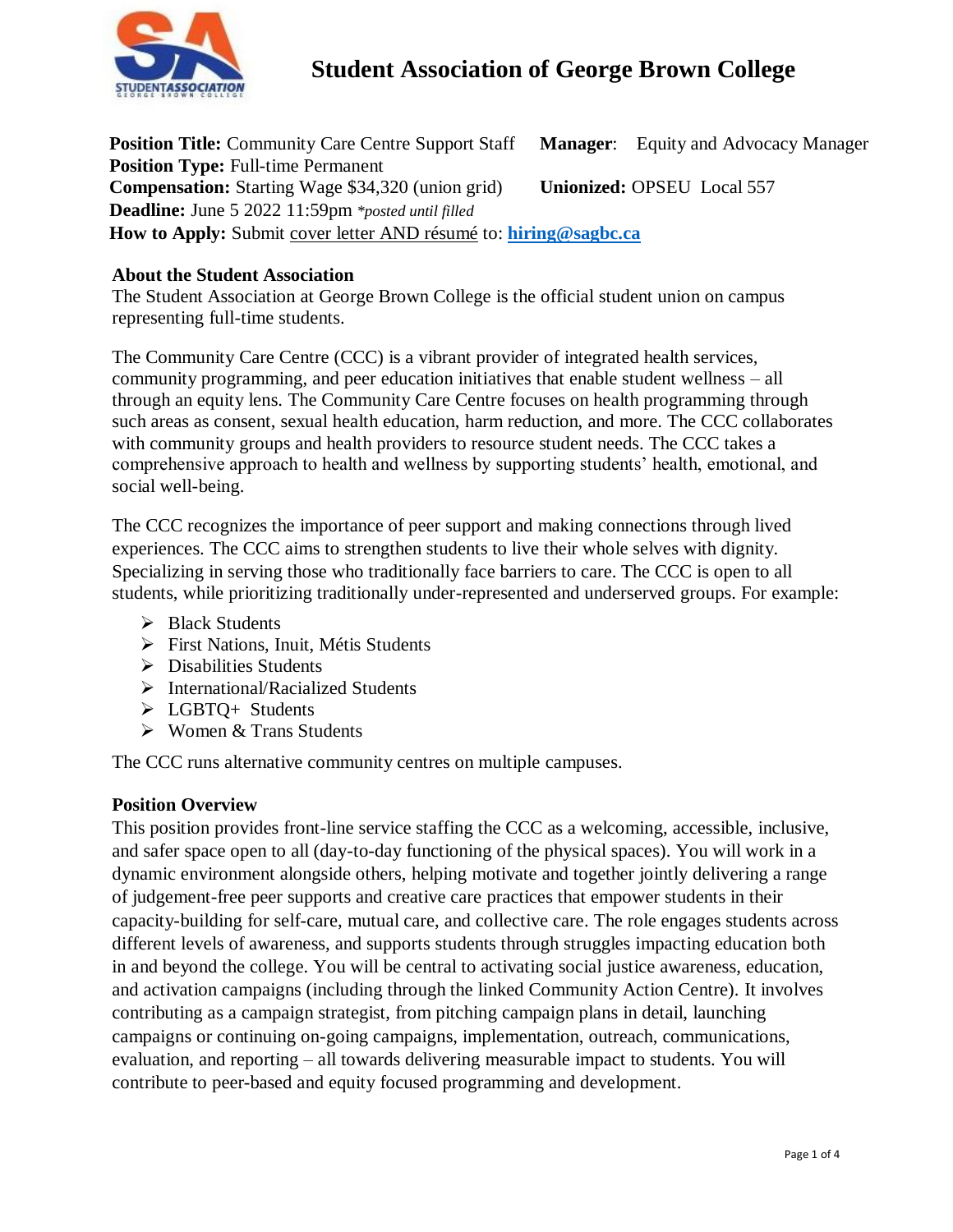

The CCC operates across multiple campuses. Inter-campus and occasional off-site travel is required.

This role is a support role to the Community Care Centre, as coordinated by a Community Care Coordinator. This role supports the CCC and a work portfolio as directed. While success in this role includes an effective relationship with the Community Care Coordinator; the role is accountable to the Equity & Advocacy Manager.

# **Duties and Responsibilities (will include but not limited to):**

# **CAMPAIGN & EVENT ORGANIZING**

## **Accepts responsibility performing the following as directed:**

- Implement campaigns and programming; including awareness campaigns and political agitations
- Campaign planning; including research, outreach/messaging, success metrics, reporting
- Prepare proposals and presentations on campaign plans for Coordinator, adaptable for a variety of audiences (including SA staff/management/board)
- Analyze campaigns for goals, strategies, and tactics; align to organizational goals and membership
- Propose outreach strategies and communication plans that, are consistent with departmental voice/tone, shows understanding/appreciation of different audiences and appeals to students' needs, that effectively increases students' participation
- Help plan campaign launches with other key timelines and benchmarks identified
- Support PT staff with approved activities (e.g. workshops, panels, peer groups/drop-ins)
- Organize logistics (e.g. space and table bookings, ASL interpreters, accessibility accommodations, food orders, A/V tech, contacts)
- Document campaigns and events (both wins and challenges) through report writing, or other means such as metrics, testimonials, storytelling, archiving, debriefs, data tracking, surveys etc. where applicable
- Delivers on student/public outreach tactics, including SA tabling and promotions
- Activate campaigns of the Canadian Federation of Students (CFS)
- Lead Special Projects/ Portfolios as assigned by Manager

## **PEER SUPPORTS & WELLNESS**

- Offer peer supports as needed to members
- Provide knowledgeable peer supports, referrals, information
- Assist students in accessing CCC resources; maintain (including filling and tracking) resources in ways consistent with department standards (e.g. testosterone kits)
- Deliver peer supports whether with individuals (drop-ins), groups (i.e. programming), or as a support person to PT staff in their peer support roles
- Identify, source/recommend, organize trainings that build staff and students' confidence and capacity to engage with campaign issues, equity programming, and advocacy issues
- Design and deliver trainings and presentations where applicable
- Positively represent the SA/CCC, participate on internal/external shared projects, grow CCC profile/network, and maintain community partnerships (e.g. Tools for Change)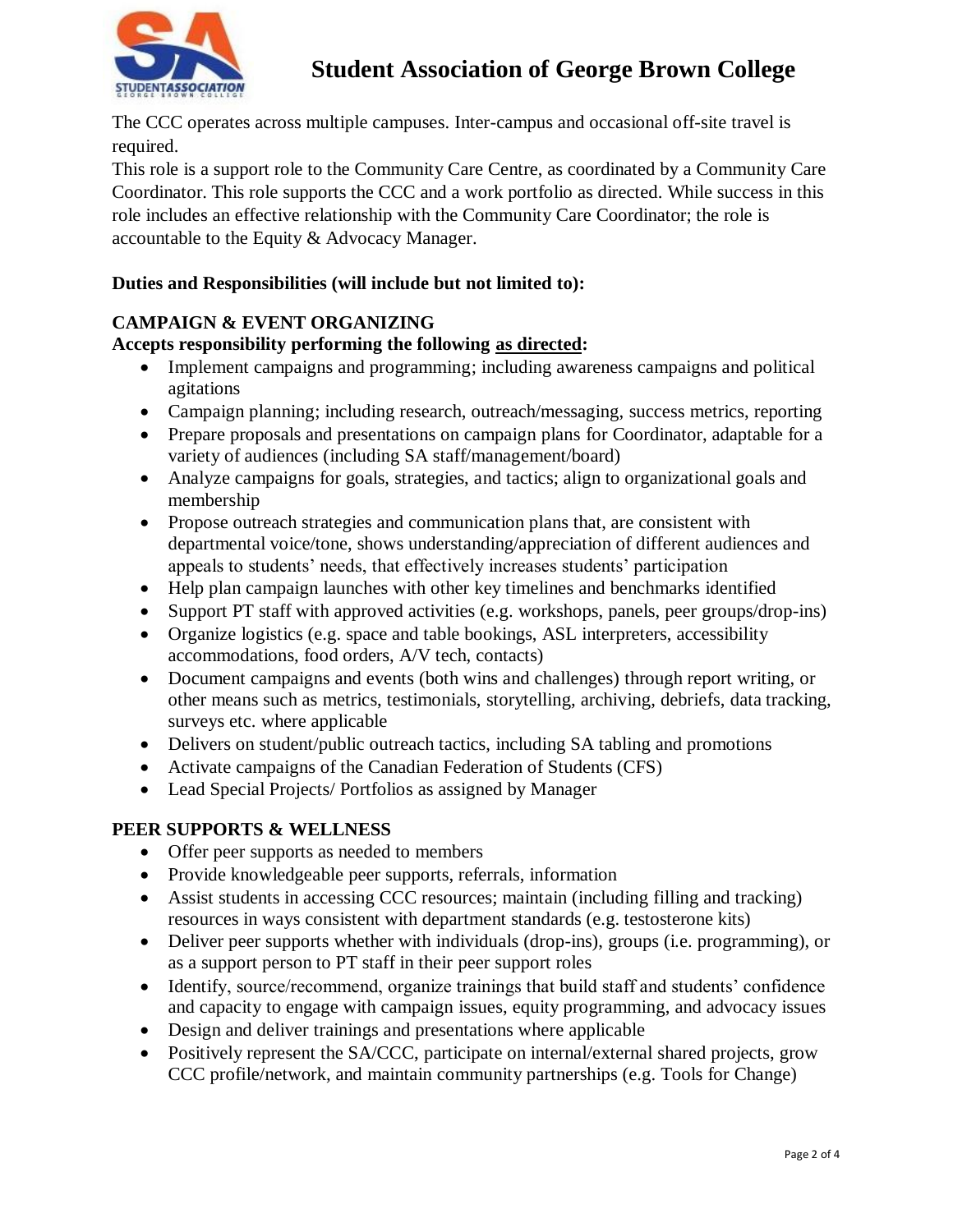

# **OPERATIONS – ADMIN & STAFFING**

- Serve as a primary point person for students and visitors, providing staffing coverage
- Assist in operations (i.e. inventories and cleanliness of spaces)
- Maintain database and relevant systems as required
- Supports CCC part-time staff in operating spaces and task completion where applicable
- Meets with Manager to report on areas of work, including areas of challenge as needed

#### **Performance Measurables:**

- Work is completed in scope and on time
- Demonstrable competence in planning and running multiple concurrent projects with overlapping deadlines, effective use of resources to achieve deliverables
- Written communications (i.e. campaign materials, reports, and social media) align with departmental values/voice/tone with minimal errors, or additional edits required
- Able to maintain and build strong work relationships with SA staff and Board, CCC parttime staff, GBC staff and students, and grow community contacts and networks
- Effective communication with Coordinator that contributes to cohesion, and within scope
- Campaigns are delivered on mission and with impact, there are measurable examples of students becoming aware, informed and active on the issues
- Proven adaptability; able to navigate change, ambiguity, and distractions
- Able to pivot priorities; you stay attentive to people in need, through other deliverables
- Work aligns with CCC values; models CCC protocols and practices, including demonstrating high-standards to part-time staff in ways consistent with CCC coordination
- Accepts accountability for results
- Adherence to SA policies and procedures; exceptional time and attendance records

## **Required Skills and Experience:**

- Post-secondary degree, diploma or equivalent in a relevant discipline
- Lived experience as a self-identified member of at least one of the communities served
- Demonstrated understanding of anti-racism and anti-colonialism frameworks
- Work experience advocating for socially marginalized individuals and groups
- An understanding of how oppression intersects with health-related issues
- An understanding of health-related issues in a post-secondary setting including: sexual health, consent, reproductive justice, harm reduction, mental heath
- Familiarity with equity-based advocacy, support, and training resources and contacts
- Ability to adopts a curiosity with care mindset: despite your expertise, you know asking questions is the best way to learn and that learning is never done
- Ability to accept feedback with a future-forward intent
- Work/volunteer experience with individual or group facilitation and/or peer support, counselling, or crisis support
- Demonstrated skills in conflict resolution, de-escalation, empathy
- Demonstrated campaign organizing knowledge and experience
- Demonstrated digital programming and online campaign skills
- Ability to problem-solve through challenges and lead a project from concept, to planning, through to successful implementation, and detailed reporting